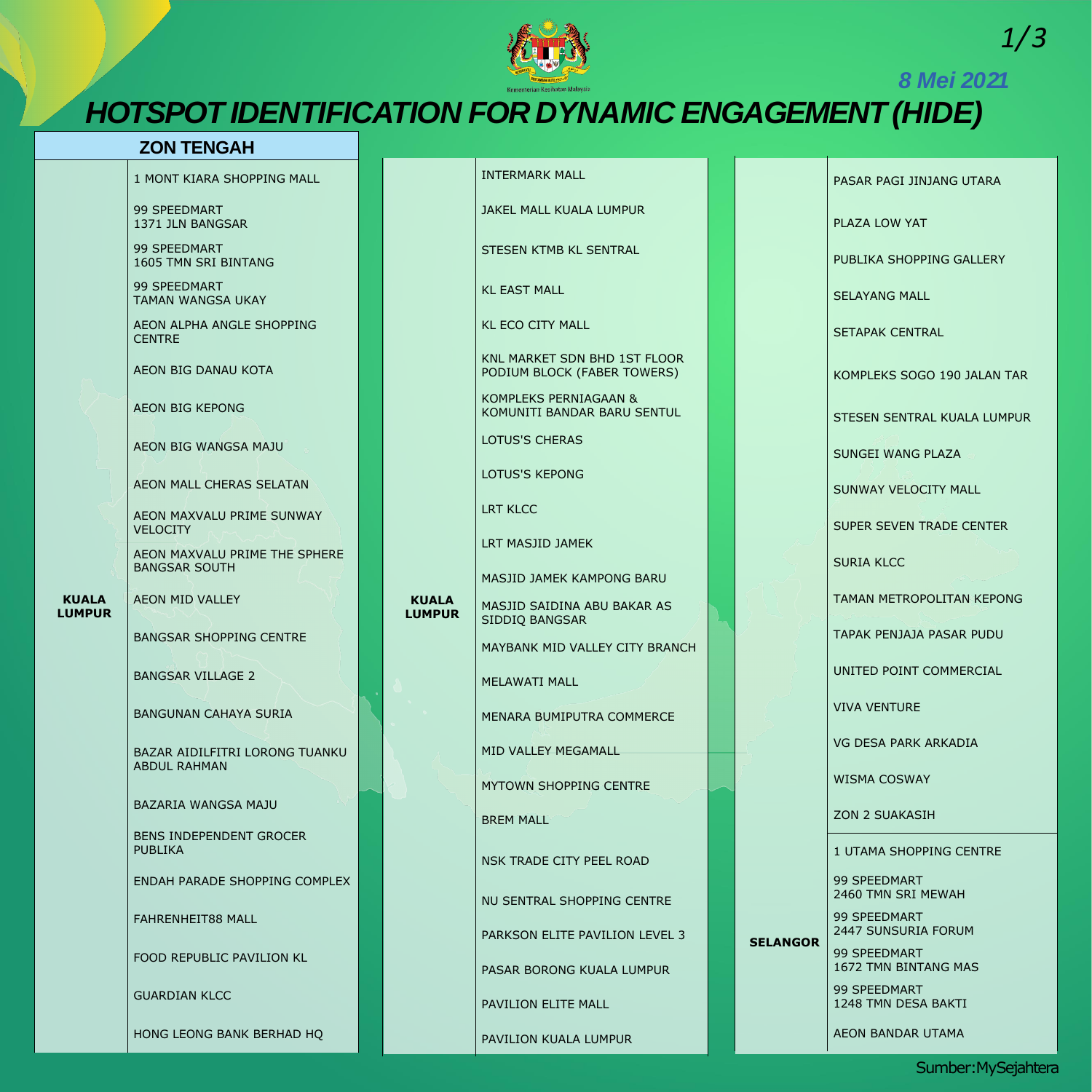## *HOTSPOT 2 /3 IDENTIFICATION FOR DYNAMIC ENGAGEMENT (HIDE) 8 Mei 2021*

Sumber:MySejahtera

|                 | <b>AEON BIG KLANG</b>                                                                                                                                                                                                                                                                                                                                                                                                                                                                                                    | <b>MAHA USAHA</b>                                                           |                                                        |               | <b>ZON SELATAN</b>               |                                                      |
|-----------------|--------------------------------------------------------------------------------------------------------------------------------------------------------------------------------------------------------------------------------------------------------------------------------------------------------------------------------------------------------------------------------------------------------------------------------------------------------------------------------------------------------------------------|-----------------------------------------------------------------------------|--------------------------------------------------------|---------------|----------------------------------|------------------------------------------------------|
|                 | AEON BIG TUN HUSSEIN ONN                                                                                                                                                                                                                                                                                                                                                                                                                                                                                                 |                                                                             | <b>MAIN PLACE MALL</b>                                 |               |                                  | AEON MALL BUKIT INDAH                                |
|                 | AEON MALL RAWANG<br>AEON MALL TAMAN EQUINE<br>BAZAAR RAMADAN TAMAN PELANGI<br><b>SEMENYIH</b><br>BILLION SHOPPING CENTRE B B<br><b>BANGI SDN BHD</b><br><b>CENTRAL I-CITY MALL</b><br><b>CHECKERS HYPERMARKET</b><br><b>CREWROOM SRI RAMPAI</b><br>THE STARLING, DAMANSARA<br><b>UPTOWN</b><br>DATARAN PUCHONG PERMAI,<br><b>PUCHONG</b><br><b>SELANGOR</b><br><b>GIANT HYPERMARKET BANDAR</b><br><b>KINRARA</b><br><b>GIANT HYPERMARKET BANTING</b><br><b>GIANT HYPERMARKET KLANG</b><br><b>GM KLANG WHOLESALE CITY</b> |                                                                             | KIPMALL KOTA WARISAN                                   |               |                                  | <b>ECONSAVE YONG PENG</b>                            |
|                 |                                                                                                                                                                                                                                                                                                                                                                                                                                                                                                                          | <b>MATAHARI MALL</b>                                                        |                                                        |               | <b>GIANT HYPERMARKET PLENTON</b> |                                                      |
|                 |                                                                                                                                                                                                                                                                                                                                                                                                                                                                                                                          | MYDIN MART SEKSYEN 18 SHAH                                                  |                                                        |               | <b>GIANT HYPERMARKET TAMPOI</b>  |                                                      |
|                 |                                                                                                                                                                                                                                                                                                                                                                                                                                                                                                                          | <b>ALAM MSA</b>                                                             |                                                        | <b>JOHOR</b>  | JOHOR BAHRU CITY SQUARE MALL     |                                                      |
|                 |                                                                                                                                                                                                                                                                                                                                                                                                                                                                                                                          |                                                                             | NSK TRADE CITY SELAYANG                                |               |                                  | <b>JOHOR PREMIUM OUTLETS</b>                         |
|                 |                                                                                                                                                                                                                                                                                                                                                                                                                                                                                                                          |                                                                             | P.PENGILANG RAWANG CORPORATE<br><b>INDUSTRIAL PARK</b> |               |                                  | <b>KSL CITY</b>                                      |
|                 |                                                                                                                                                                                                                                                                                                                                                                                                                                                                                                                          |                                                                             | PADINI CONCEPT STORE SUNWAY                            |               |                                  | PASARAYA PANDAN                                      |
|                 |                                                                                                                                                                                                                                                                                                                                                                                                                                                                                                                          | <b>PYRAMID</b><br>PANASONIC MANUFACTURING                                   |                                                        |               | THE MALL MID VALLEY SOUTHKEY     |                                                      |
|                 |                                                                                                                                                                                                                                                                                                                                                                                                                                                                                                                          | MALAYSIA BERHAD(SA2)                                                        |                                                        | <b>MELAKA</b> | AEON MALL BANDARAYA MELAKA       |                                                      |
|                 |                                                                                                                                                                                                                                                                                                                                                                                                                                                                                                                          |                                                                             | PARADIGM MALL PETALING JAYA                            |               | <b>NEGERI</b><br><b>SEMBILAN</b> | <b>GIANT SUPERSTORE NILAI</b>                        |
|                 |                                                                                                                                                                                                                                                                                                                                                                                                                                                                                                                          |                                                                             | PARKSON ELITE 1 UTAMA                                  |               | <b>ZON BORNEO</b>                |                                                      |
|                 |                                                                                                                                                                                                                                                                                                                                                                                                                                                                                                                          |                                                                             | PASAR MODEN MBSJ SS15 PASAR<br><b>PAGI</b>             |               |                                  | <b>CENTRE POINT SHOPPING MALL</b>                    |
| <b>SELANGOR</b> |                                                                                                                                                                                                                                                                                                                                                                                                                                                                                                                          | PASAR RAMADAN TAMAN PUTRA<br><b>PERDANA</b><br>PROTON CENTRE OF EXCELLENCE, |                                                        |               |                                  |                                                      |
|                 |                                                                                                                                                                                                                                                                                                                                                                                                                                                                                                                          |                                                                             |                                                        | <b>SABAH</b>  | <b>SURIA SHOPPING MALL</b>       |                                                      |
|                 |                                                                                                                                                                                                                                                                                                                                                                                                                                                                                                                          |                                                                             | <b>SUBANG JAYA</b>                                     |               |                                  | KOMPLEKS KARAMUNSING                                 |
|                 | KOLEJ MATRIKULASI SELANGOR                                                                                                                                                                                                                                                                                                                                                                                                                                                                                               |                                                                             | PLAZA SHAH ALAM                                        |               | <b>SARAWAK</b>                   | PLAZA MERDEKA SHOPPING CENTRE                        |
|                 | LAMAN NIAGA KOMUNITI BANDAR<br><b>BARU BANGI</b>                                                                                                                                                                                                                                                                                                                                                                                                                                                                         |                                                                             | RESTORAN JEJANTAS SG BULOH<br><b>ARAH SELATAN</b>      |               |                                  | THE SPRING BINTULU                                   |
|                 | LOTUS'S BANDAR BUKIT PUCHONG                                                                                                                                                                                                                                                                                                                                                                                                                                                                                             |                                                                             | <b>SUBANG PARADE</b>                                   |               |                                  | THE SUMMER SHOPPING MALL                             |
|                 | <b>LOTUS'S KLANG</b>                                                                                                                                                                                                                                                                                                                                                                                                                                                                                                     |                                                                             | <b>SUNWAY PYRAMID</b>                                  |               |                                  | <b>VIVACITY MEGAMALL KUCHING</b>                     |
|                 | LOTUS'S KUALA SELANGOR                                                                                                                                                                                                                                                                                                                                                                                                                                                                                                   |                                                                             | THE CURVE                                              |               | <b>ZON UTARA</b>                 |                                                      |
|                 | <b>LOTUS'S MUTIARA</b>                                                                                                                                                                                                                                                                                                                                                                                                                                                                                                   |                                                                             | THE MINES SHOPPING MALL                                |               |                                  | <b>QUEENSBAY MALL</b>                                |
|                 | LOTUS'S PUCHONG<br>LOTUS'S PUNCAK ALAM                                                                                                                                                                                                                                                                                                                                                                                                                                                                                   | JAYA GROCER BUKIT JELUTONG                                                  |                                                        |               | <b>GURNEY PARAGON MALL</b>       |                                                      |
|                 |                                                                                                                                                                                                                                                                                                                                                                                                                                                                                                                          | <b>TROPICANA GARDENS MALL</b>                                               |                                                        | <b>PULAU</b>  | <b>LOTUS'S PENANG</b>            |                                                      |
|                 | LOTUS'S SELAYANG                                                                                                                                                                                                                                                                                                                                                                                                                                                                                                         |                                                                             | <b>IOI CITY MALL</b>                                   |               | <b>PINANG</b>                    |                                                      |
|                 | <b>LOTUS'S SEMENYIH</b>                                                                                                                                                                                                                                                                                                                                                                                                                                                                                                  | <b>PUTRAJAYA</b>                                                            | LOTUS'S IOI CITY                                       |               |                                  | <b>AEON QUEENSBAY</b>                                |
|                 | LOTUS'S SETIA ALAM                                                                                                                                                                                                                                                                                                                                                                                                                                                                                                       |                                                                             | BAZAR RAMADAN PUTRAJAYA 2021,<br><b>PRESINT 3</b>      |               |                                  | <b>TOSHIBA TEC MALAYSIA</b><br>MANUFACTURING SDN BHD |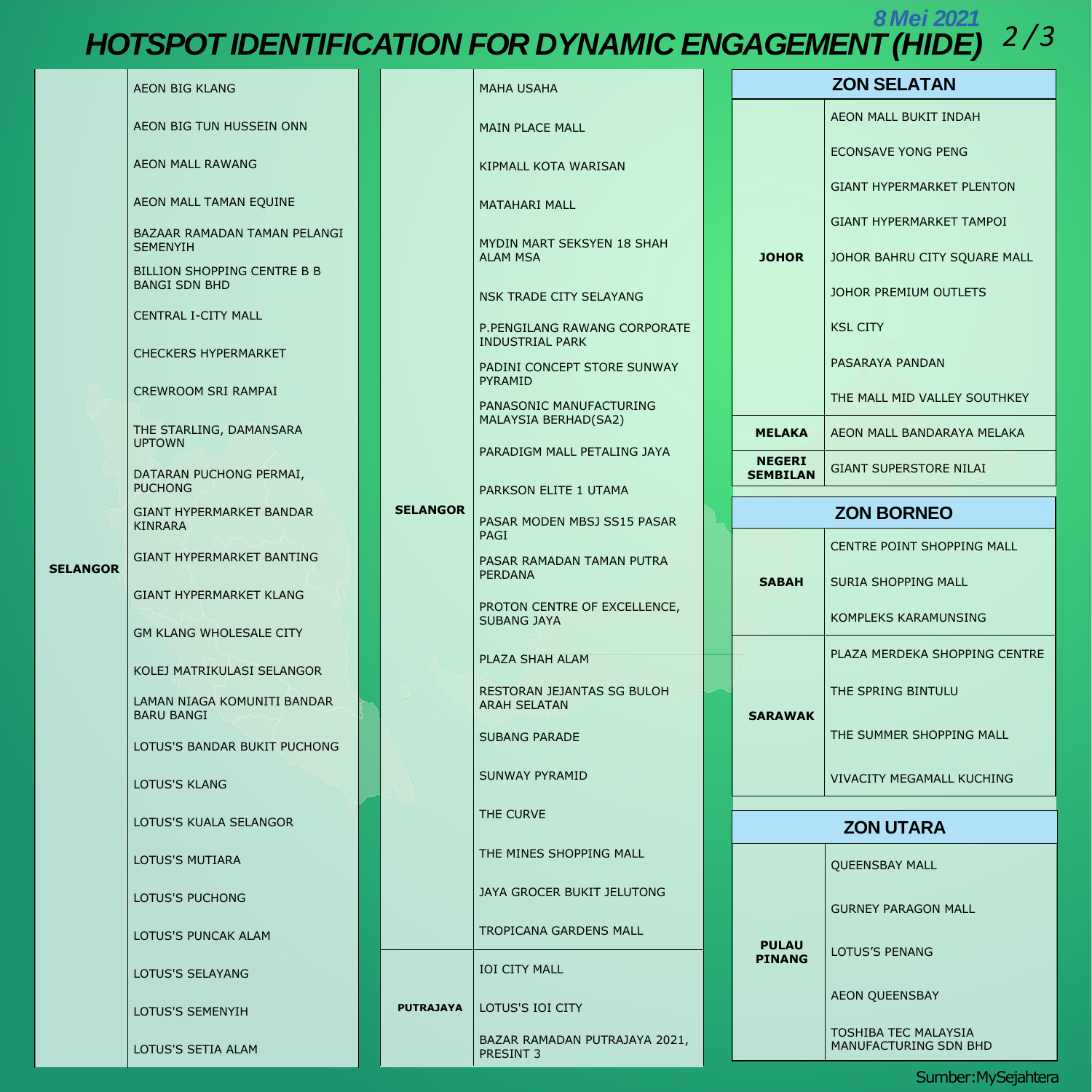B Mei 2021<br>HOTSPOT IDENTIFICATION FOR DYNAMIC ENGAGEMENT (HIDE) 3/3

|                 | <b>ANW IPOH PARADE</b>                             |
|-----------------|----------------------------------------------------|
| <b>PERAK</b>    | DEWAN SERBAGUNA KAMPUNG<br><b>BALUN SLIM RIVER</b> |
|                 | MYDIN PARIT BUNTAR PERAK PBH                       |
|                 |                                                    |
|                 |                                                    |
|                 | <b>ZON PANTAI TIMUR</b>                            |
|                 | <b>KB MALL</b>                                     |
| <b>KELANTAN</b> | <b>LOTUS'S KOTA BHARU</b>                          |



Sumber: My Sejahtera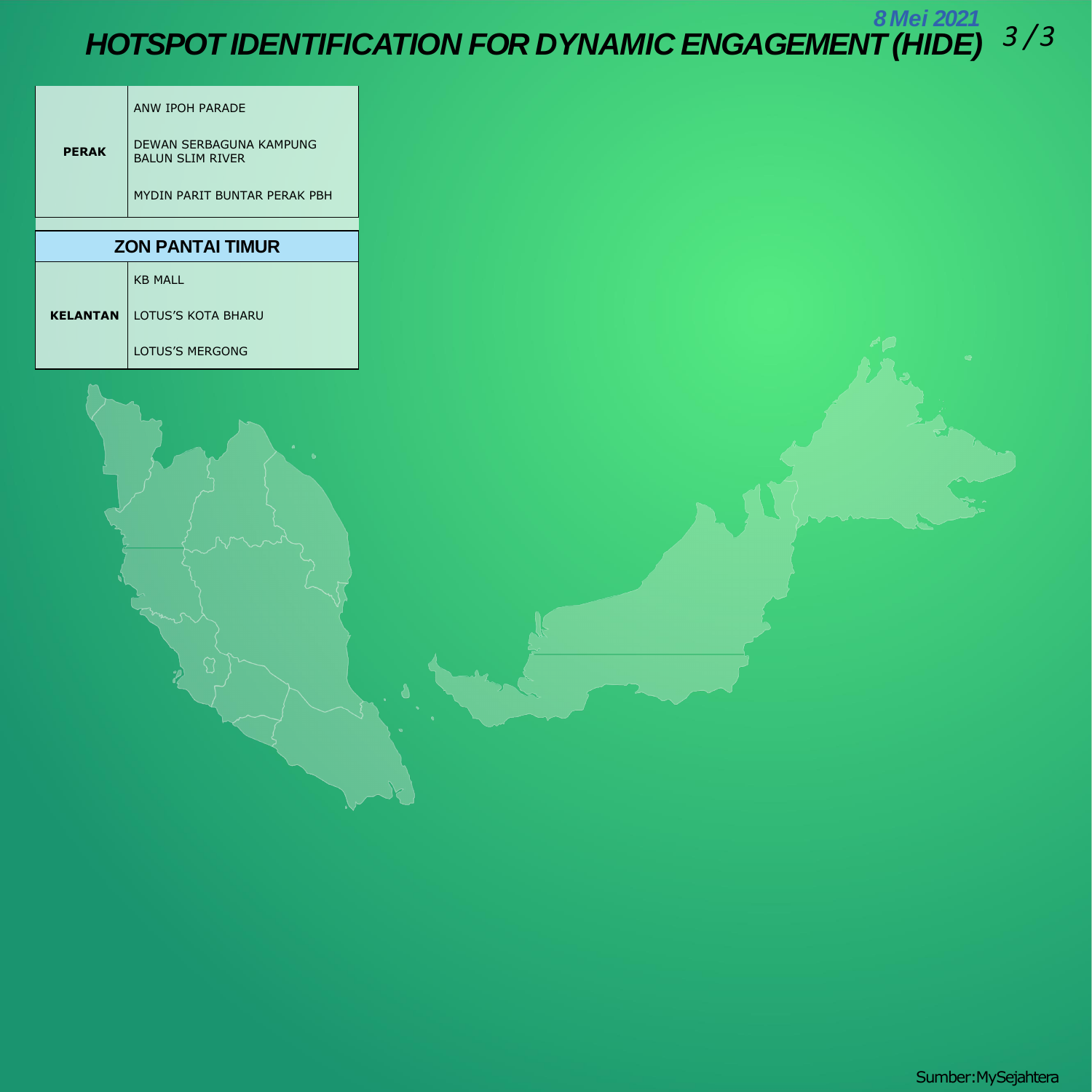#### **Frequently Asked Questions (FAQ) on Hotspot Identification for Dynamic Engagement (HIDE)**

#### *General*

#### **1. What is HIDE?**

HIDE (Hotspot Identification for Dynamic Engagement) is a Big Data Analytics and AI system to predict specific MySejahtera premises that are at risk of becoming COVID-19 hotspots over a 7 day horizon. The system leverages on MySejahtera check-ins and other existing healthcare databases to make these predictions.

Every day, the HIDE system will generate a list of predicted premises that will be published by the Ministry of Health to facilitate self-regulation by the general public and businesses.

#### **2. Why HIDE?**

Insights from HIDE facilitate more targeted and pre-emptive actions going forward. We observed that only 0.2% of premises registered on MySejahtera account for around 90% of COVID-19 transmissions in Malaysia. These insights help relevant authorities deploy enforcement resources better, and further reduce the need to rely on blanket measures to manage the COVID-19 pandemic.

#### **3. Are these premises actual clusters?**

No. These premises are potential cluster locations that are at-risk of materialising should no corrective actions be taken, rather than actual clusters that have been identified. Therefore, the list of premises generated by HIDE is separate from the clusters that are reported daily by the Director-General of Health.

#### **4. Who developed and manages the HIDE system?**

The HIDE system is developed and managed by the Crisis Preparedness and Response Centre (CPRC), a unit under the Ministry of Health, which comprises officers from various Ministries and Government agencies. This is line with the whole-of-Government approach being taken to manage the pandemic, while minimising the costs to jobs and incomes.

#### **5. Who owns the data and resulting analysis arising from the HIDE system?**

All data pertaining to HIDE is owned by the Ministry of Health.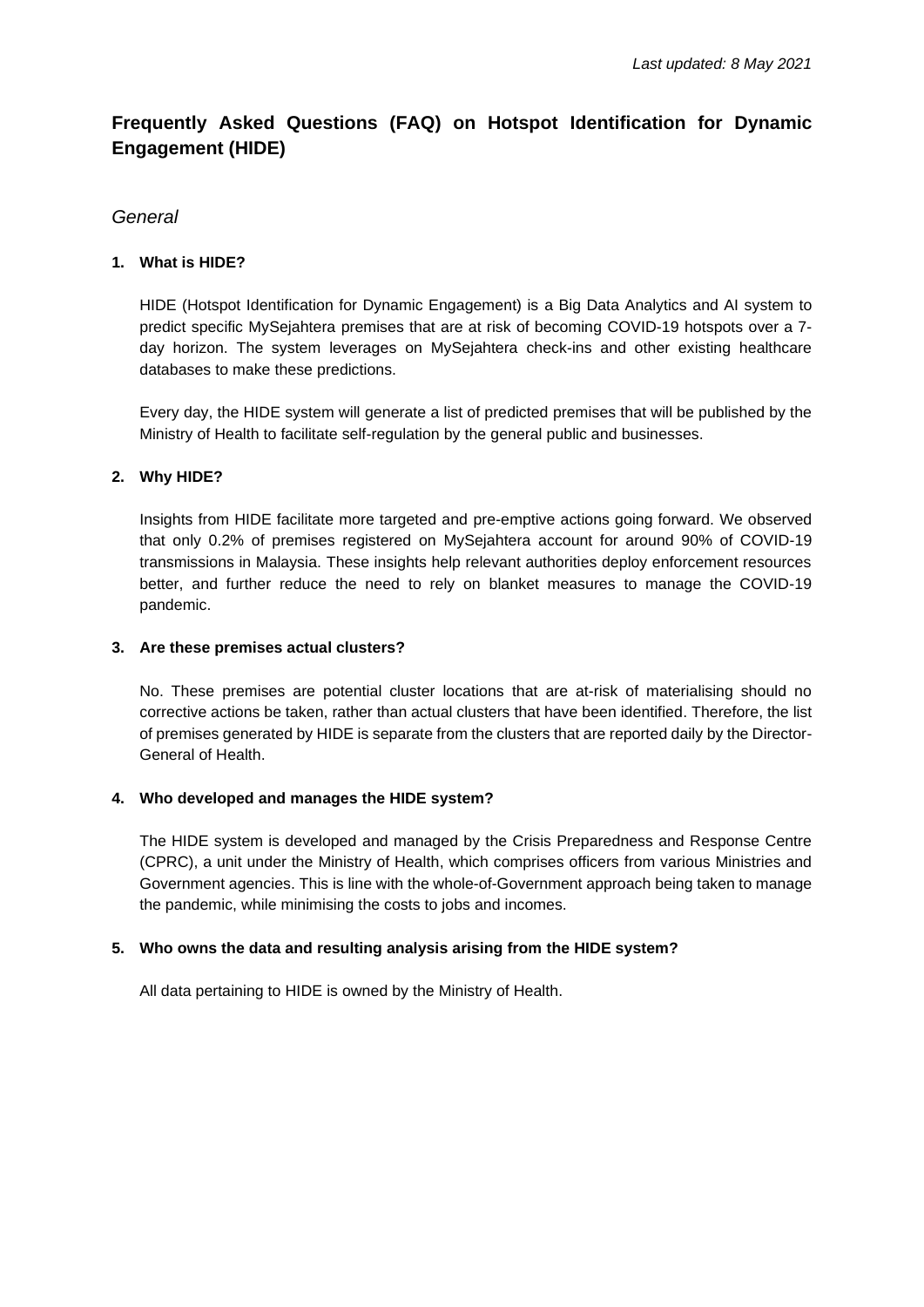#### *For premises owners*

#### **6. Why did my premises appear on HIDE?**

Based on backward and forward contact tracing using MySejahtera check-in data, a sizeable number of individuals were potentially exposed to COVID-positive individual(s) have visited your premises.

#### **7. If HIDE flags my premises, do I need to shut down my premises? What pre-emptive actions can I take?**

No. You do not need to shut down, unless required by enforcement authorities. However, you are advised to quickly undertake these pre-emptive actions, including:

- a. Enhance gatekeeping (checking the risk status of MySejahtera check-ins, and deny individuals with 'high risk' status from entering);
- b. Screen your workers for COVID-19, be it with RTK-Ag or RT-PCR tests; and
- c. Enhance crowd control measures, especially areas with tight spaces, or that are prone to overcrowding.

Time is of essence. The faster you respond with corrective actions, the better our chance to prevent a cluster from materialising.

#### **8. Are these pre-emptive actions necessary?**

Fighting COVID-19 is a shared responsibility. We all have a role to play. Early intervention efforts can help reduce transmission and prevent the formation of clusters. This can help save lives and preserve livelihoods.

#### **9. How long should I take pre-emptive actions for?**

The seven days after your premises is listed on the HIDE list are crucial (Day 1 begins when your premises is listed on HIDE) as this is the period when the premises is most at-risk of having a cluster materialise without preventive actions.

Having said that, these pre-emptive actions (i.e. gatekeeping, crowd-control, and rapid testing of workers) are best practices to prevent the spread of COVID-19. We strongly advise businesses not to let their guard down even after the premises have been taken off the HIDE list.

#### **10. How do I get my premises off the HIDE list?**

Should there be no hotspots materialising at your premises arising from pre-emptive actions, your premises will likely be off the list within 7 days of publication. We will publish a daily list of premises that have been taken off the HIDE list.

We would like to stress that there is a possibility of a premise being listed on the HIDE list more than once, which is usually an indication that controls have been inadequate. High-traffic, poor ventilation and crowded premises are most at-risk.